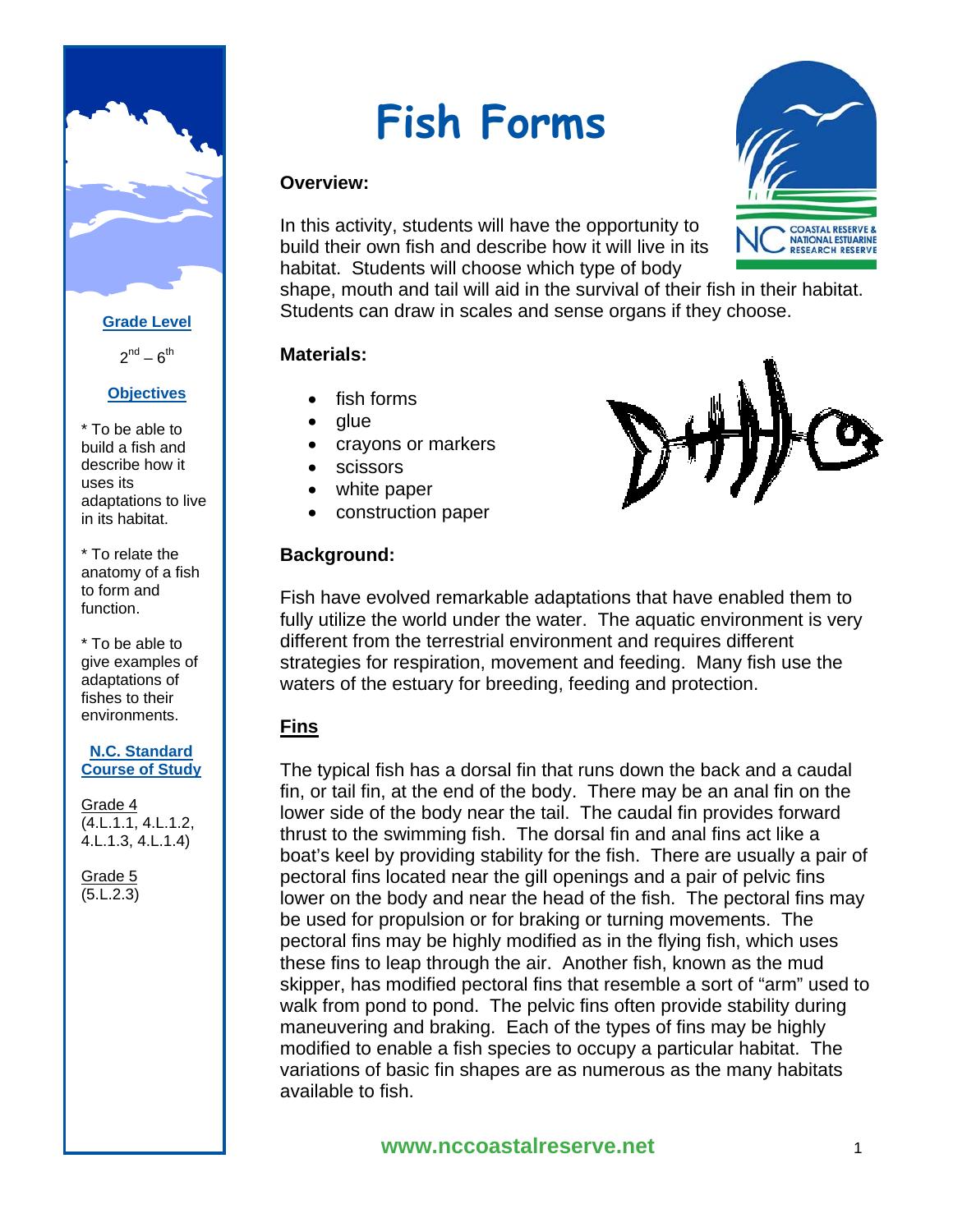

#### **Body Shapes**

The bodies of fish are as varied as the fins, from eel-like to flattened like a flounder. Some fish like the puffer can blow up like a balloon when frightened. Others take strange shapes to resemble their surrounding environment. The shape of the body is usually related to the type of habitat the fish occupies.



# **Scales**

 If you have ever taken a fish off a hook, you may have felt the thick layer of slime that covers the scales. This slime protects the body from infection, water loss or gain and helps reduce drag as the fish moves through the water. Most fish have scales that protect the body like a coat of armor. Sharks (cartilaginous fish) have primitive, tooth-like scales covered with enamel. These scales, known as placoid scales, resemble rows of tiny teeth and feel like sandpaper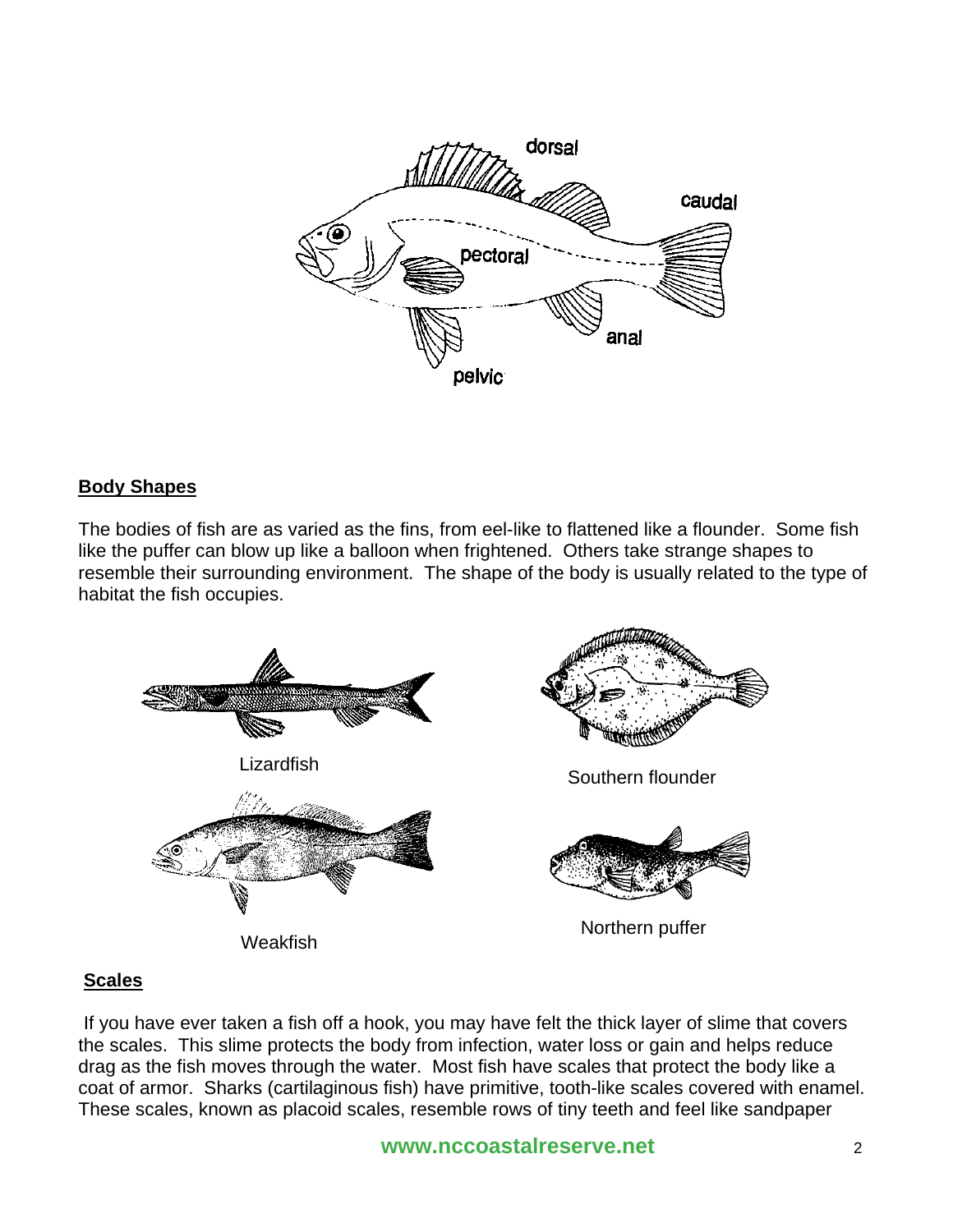when touched. The gar fish has diamond shaped scales called ganoid scales. This scale type is thick and plate-like. Most of the bony fish have thin, rounded scales, called cycloid scales, that overlap like tiles on a roof. Ctenoid scales, much like cycloid scales, can also be found on bony fish such as bass and crappie. The word "ctenoid" (pronounced tee-noid) comes from the Greek "cteno" and means comb.



Ctenoid Scale **Cycloid Scale** 







Ganoid Scale **Placoid Scale** 

# **Teeth, Jaws, and Mouths**

The mouths and jaws of fish are adapted for a range of eating habits. Some fish mouths are shaped like suckers, some are long and pointed, and others have mouths shaped like a sword. Fish also have adapted mouths that make them bottom or top feeders. The teeth also vary with the mouth shape. The parrot fish uses a beak formed from teeth fused with the jaw to chip off pieces of coral. Other fishes have tiny teeth all lined up in a row, ready to seize and swallow their prey.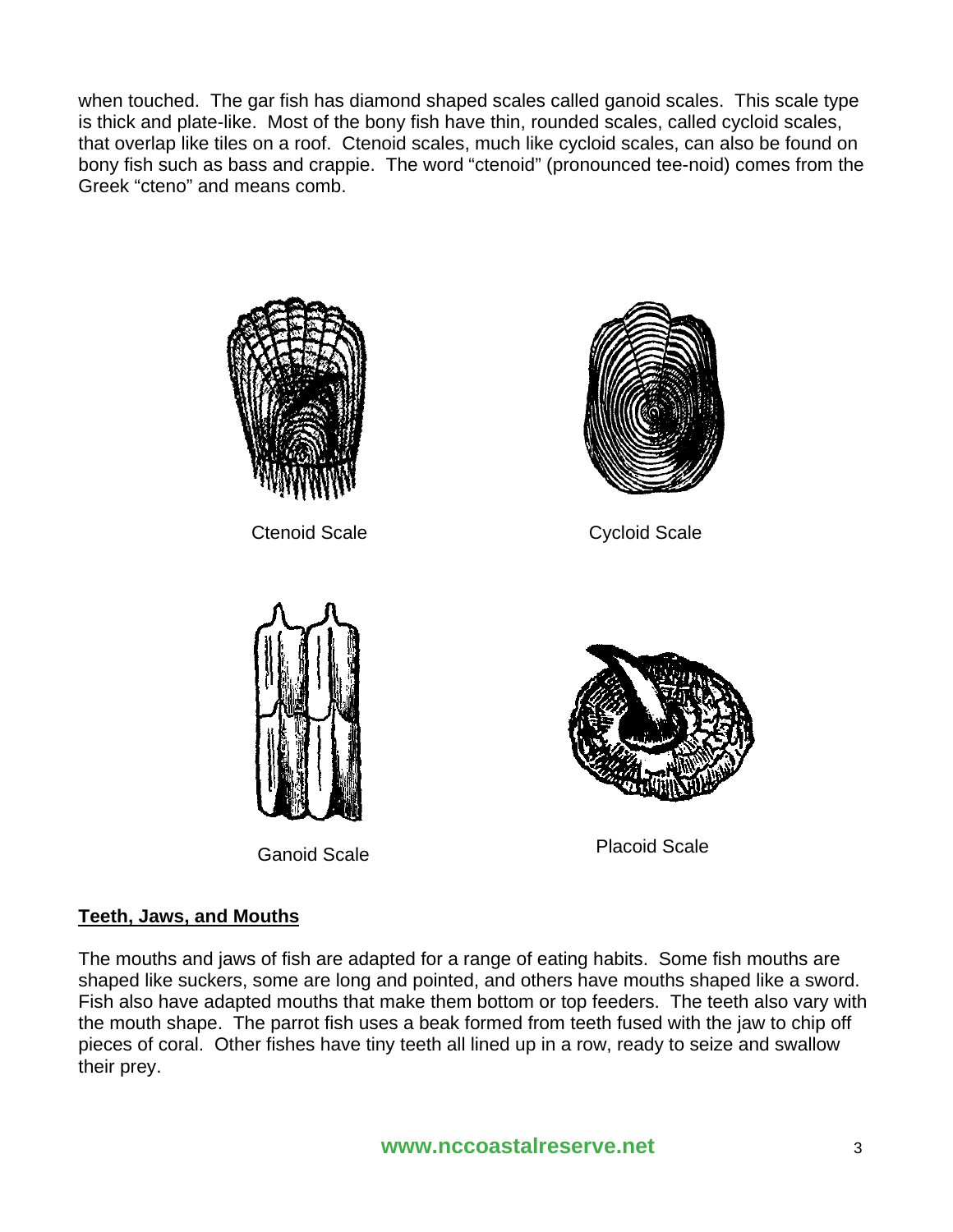

#### **Sense Organs**

Fishes generally use their eyes and sense of smell to locate food. Salmon use their sense of smell to guide them during migration. Biologists have shown that a baby salmon imprints, or holds a memory of the water chemistry of the stream where it was born. The young fish migrate to the ocean and later, as an adult, they migrate back to the same stream to breed where they were born. Fish lack an external nose like humans have; instead they have several openings, called nares, which open into the nasal cavity where the receptors for smelling are located. Catfish and bullheads have interesting whisker-like structures on their lower jaw. These structures are known as barbels and are covered with taste buds that help locate food. Fish also have special lateral lines that help them detect pressure changes and vibrations in the water.



#### **Activity:**

Divide the class into groups of two or three. Inform the groups that their task is to build a fish that can live in the estuary. Their fish will have to find food among the creatures of the marsh and will have to cope with changing tides, salinities and temperatures. Encourage them to use their imagination to build the fish. Each group should get a sheet of blank paper, crayons or markers, a set of fish mouths, bodies and tails, glue and scissors. Fins and scales will need to be drawn in. After building their fish, have groups share with their classmates and describe how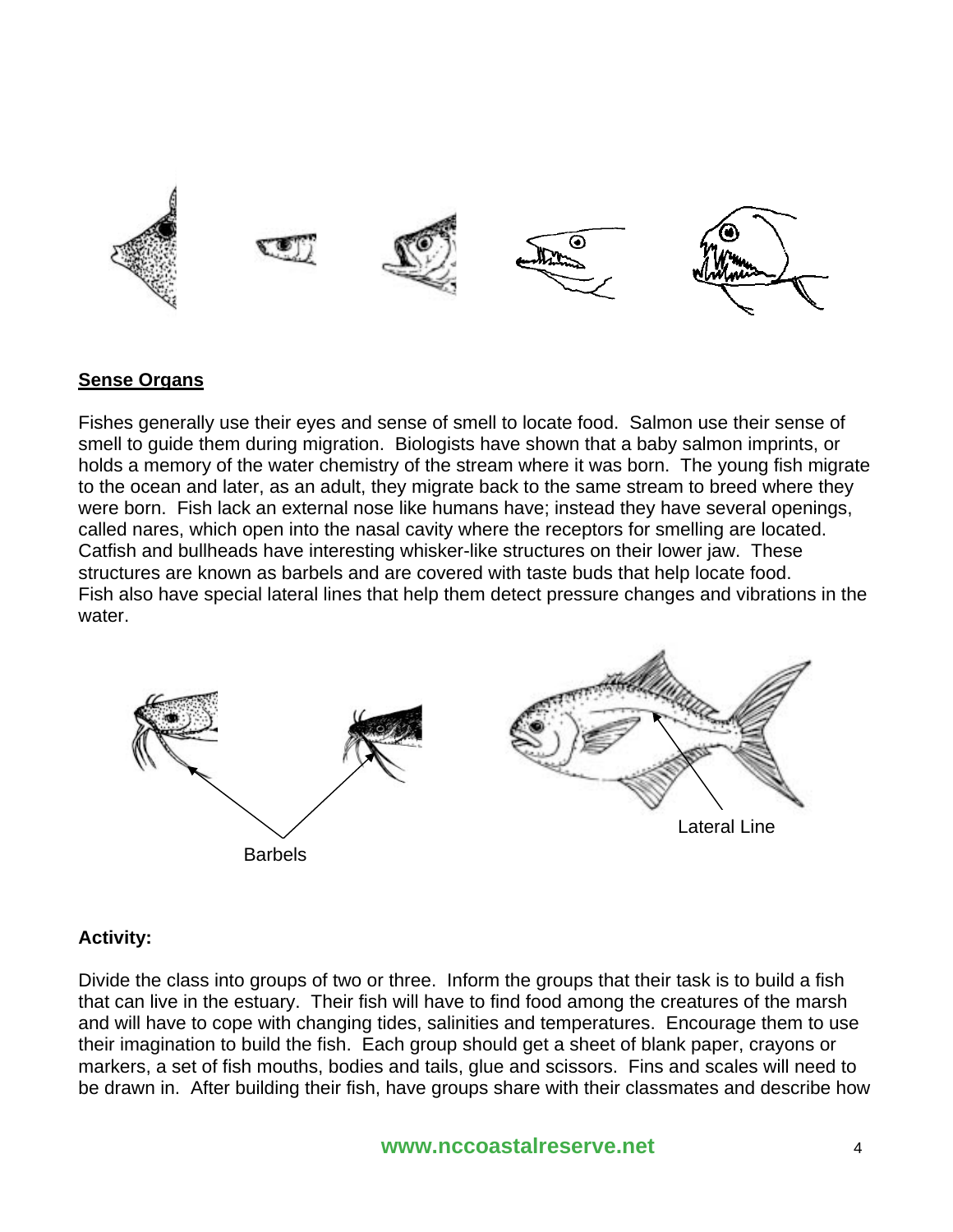their fish will survive in the estuary. The group will also need to include in their discussion how the fish eats, where it is found and any interesting behaviors it may have.

# **Extension:**

- Have students color in estuarine habitats around their fish.
- Take a trip to a local aquarium or pet store and have students take note of the different parts of the fish they see.
- Have two groups get together and come up with what the offspring of their two fish would look like if mated.

# **Vocabulary:**

- aquatic
- terrestrial
- respiration
- estuary
- dorsal fin
- caudal fin
- anal fin
- pectoral fin
- pelvic fin
- propulsion
- habitat
- placoid scales
- ctenoid scales
- ganoid scales
- cycloid scales
- prey
- predator
- imprinting
- nares
- barbels

# **References:**

Manooch, C. S. 1991. Fisherman's Guide Fishes of The Southeastern United States. North Carolina State Museum of Natural History, North Carolina. 362pgs. (ISBN: 0-917134-07- 9)

# **National Science Standards:**

*Content Standards Science as inquiry. [K-4] [5-8]* 

 *Life Science. [K-4] [5-8]* 

# **Ocean Literacy Principles:**

*Essential Principle #5 The ocean supports a great diversity of life and ecosystems. (Fundamental Concept-i)* 

The North Carolina National Estuarine Research Reserve is a cooperative program between the North Carolina Department of Environment and Natural Resources, Division of Coastal Management and the National Oceanic and Atmospheric Administration.



Printed on recycled paper. Publication date: June 2008



**www.nccoastalreserve.net** 5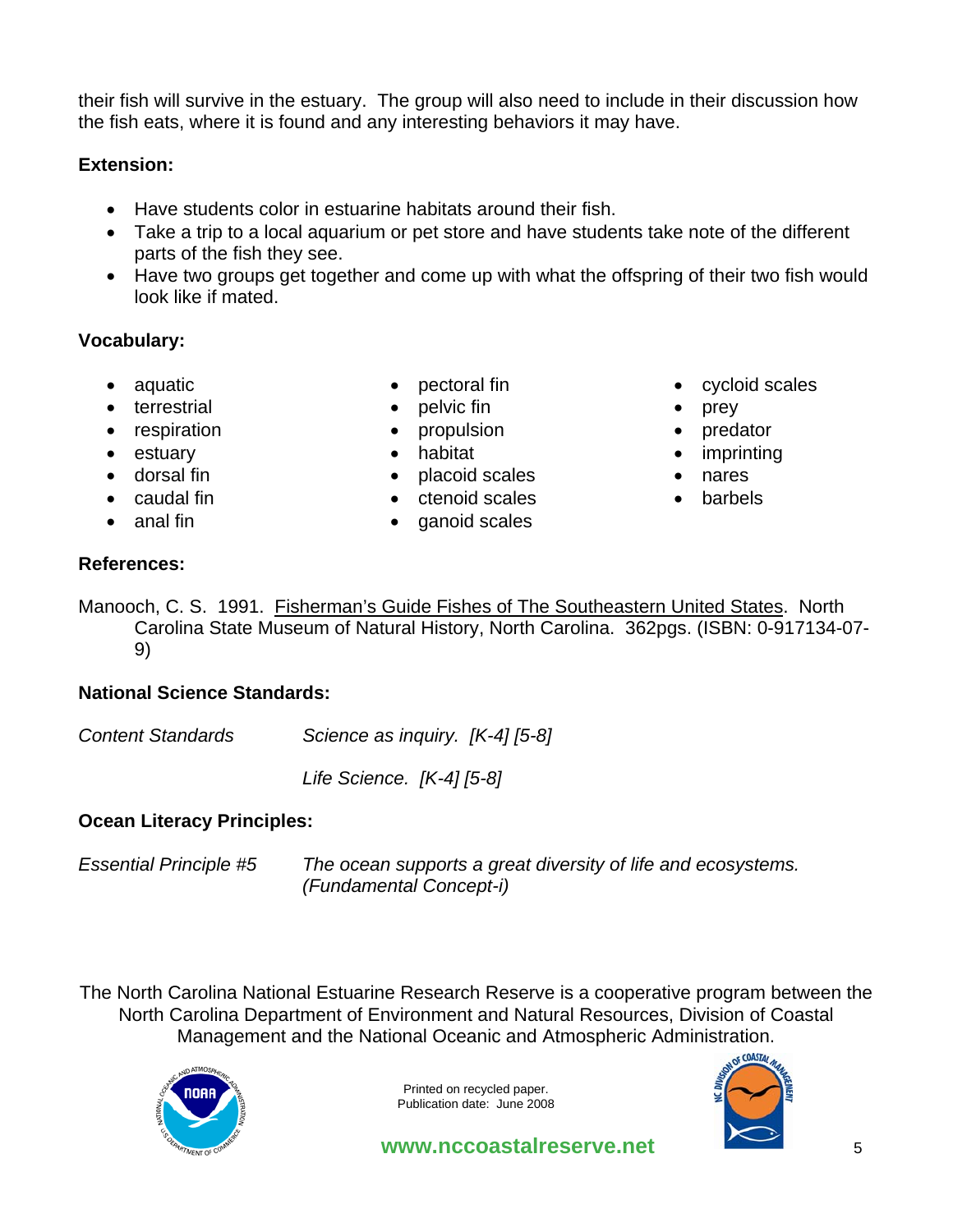# **Mouths**

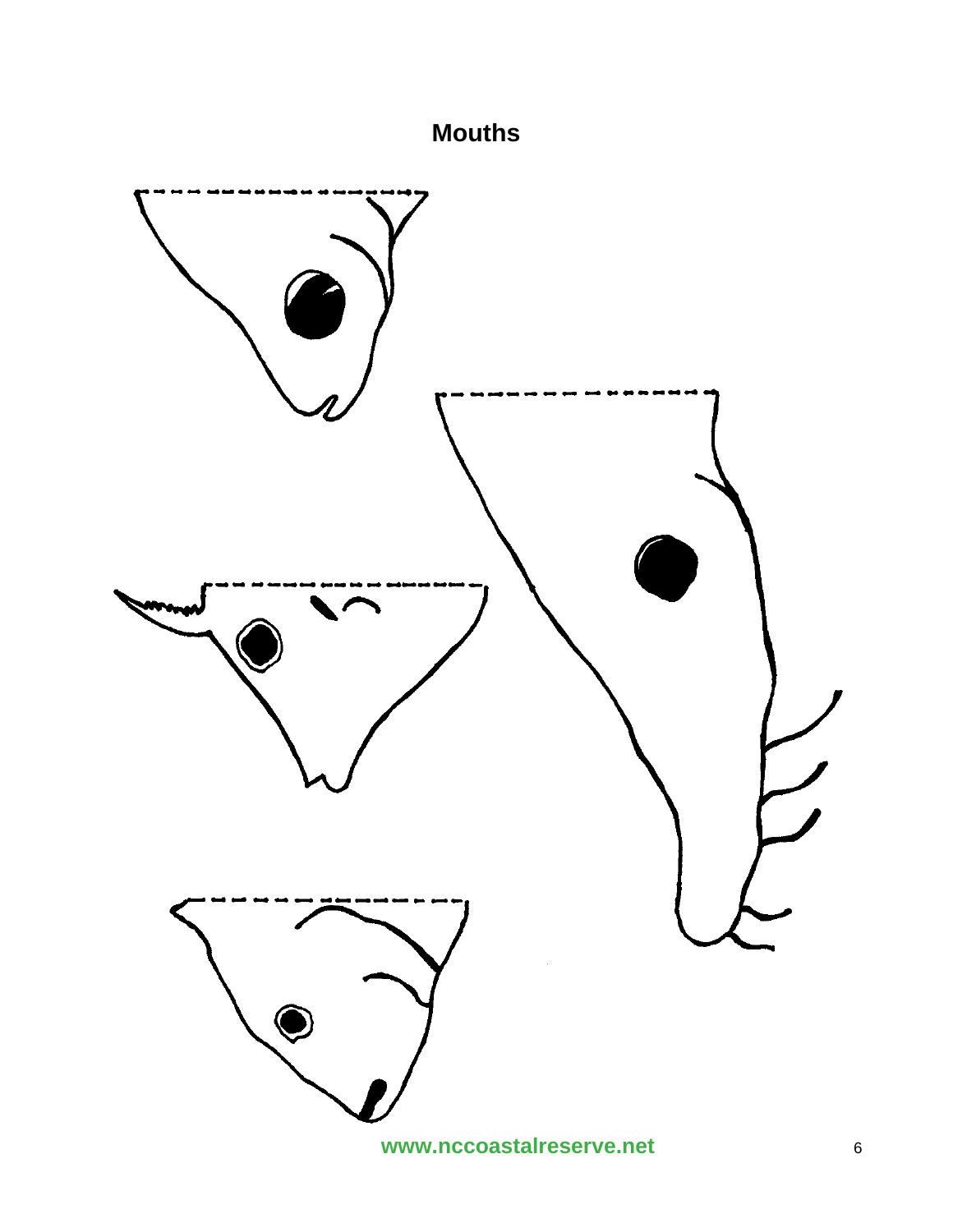

www.nccoastalreserve.net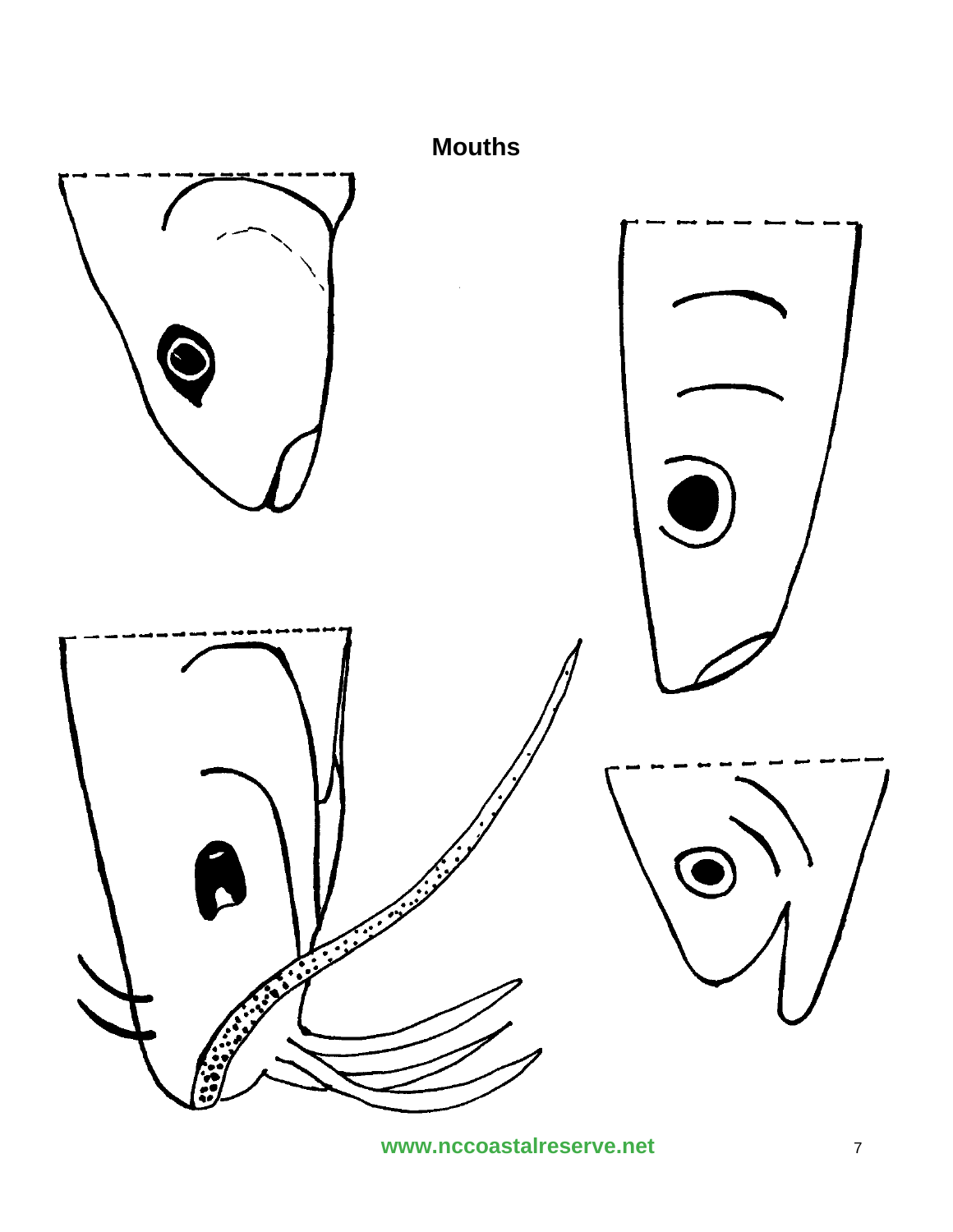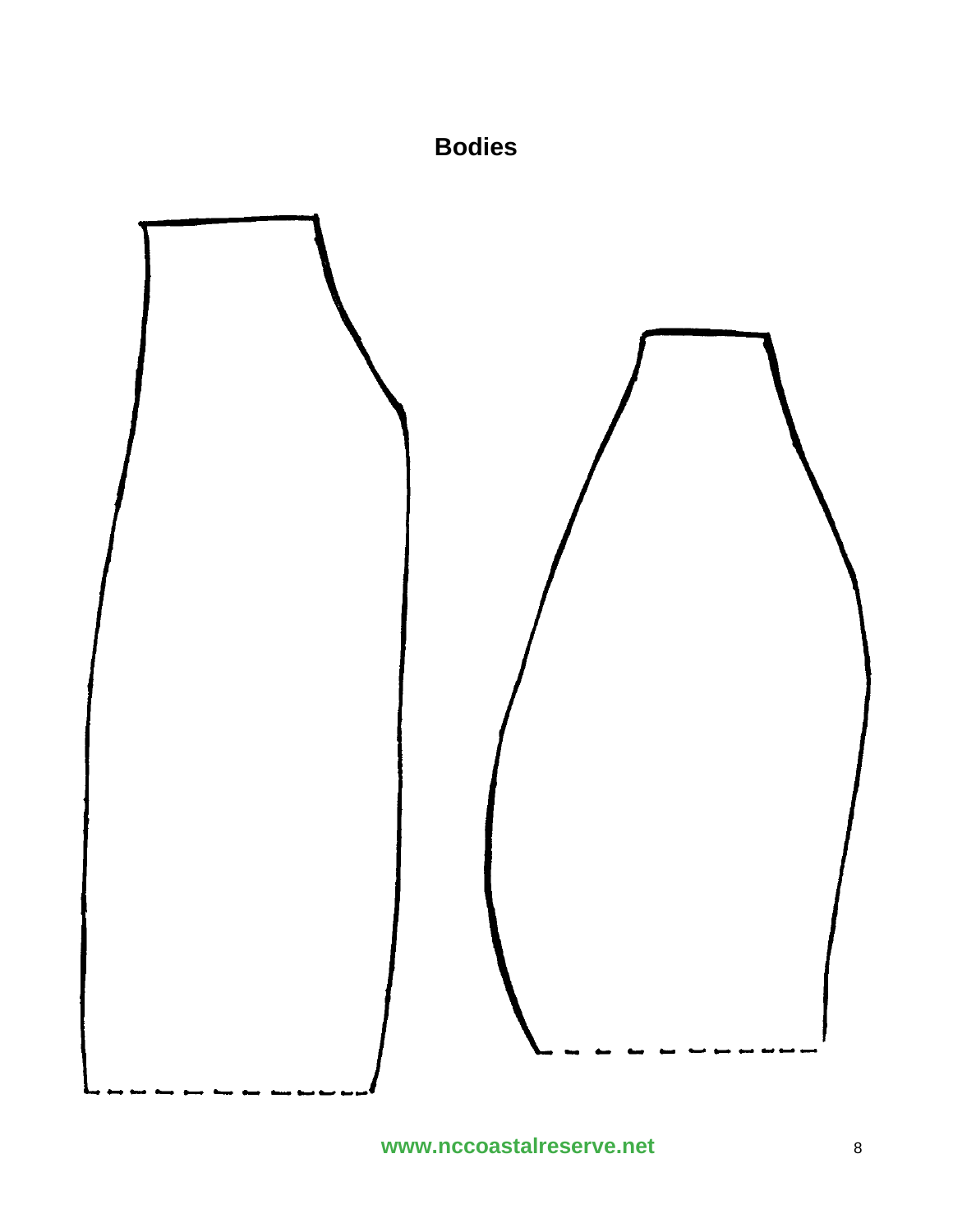

www.nccoastalreserve.net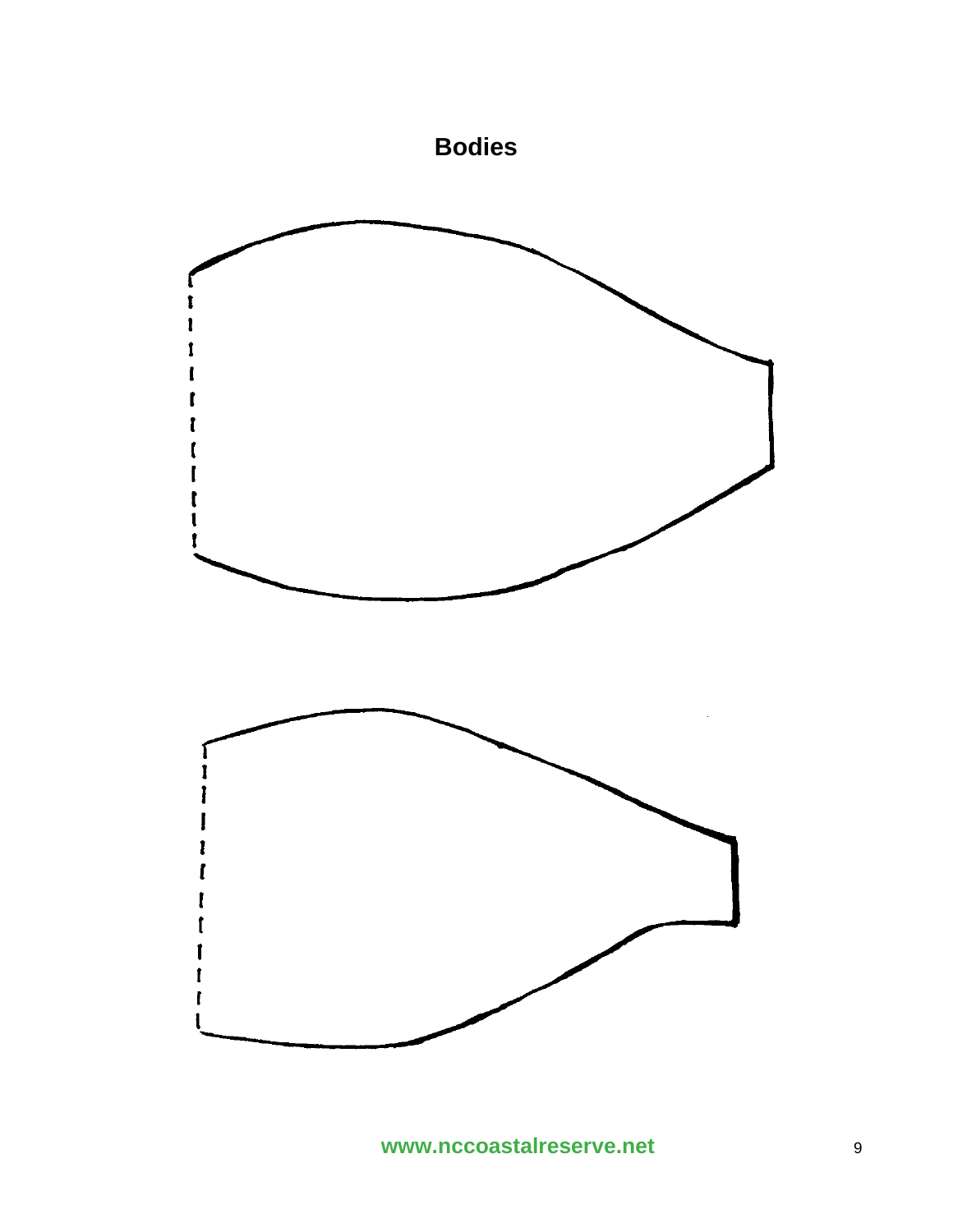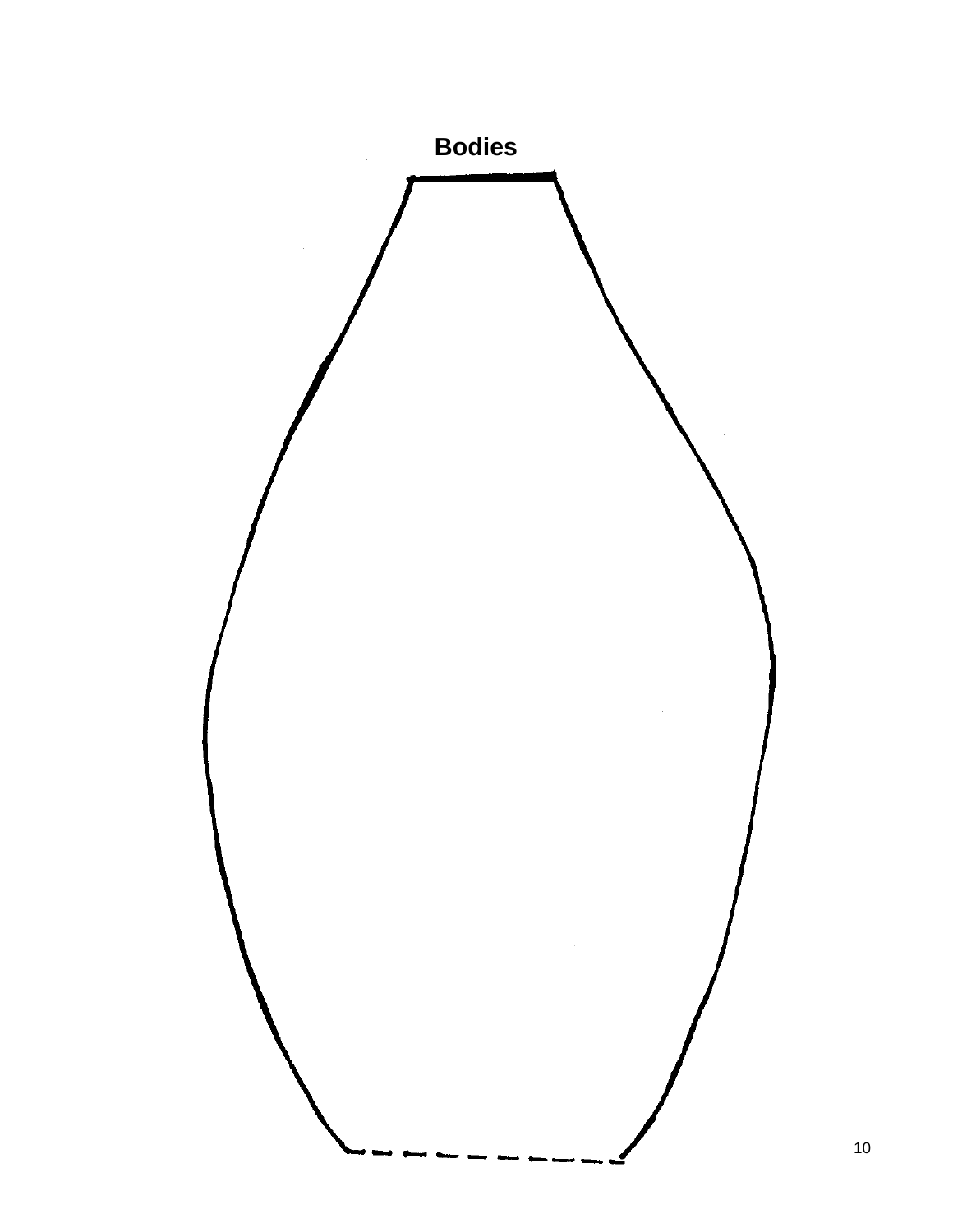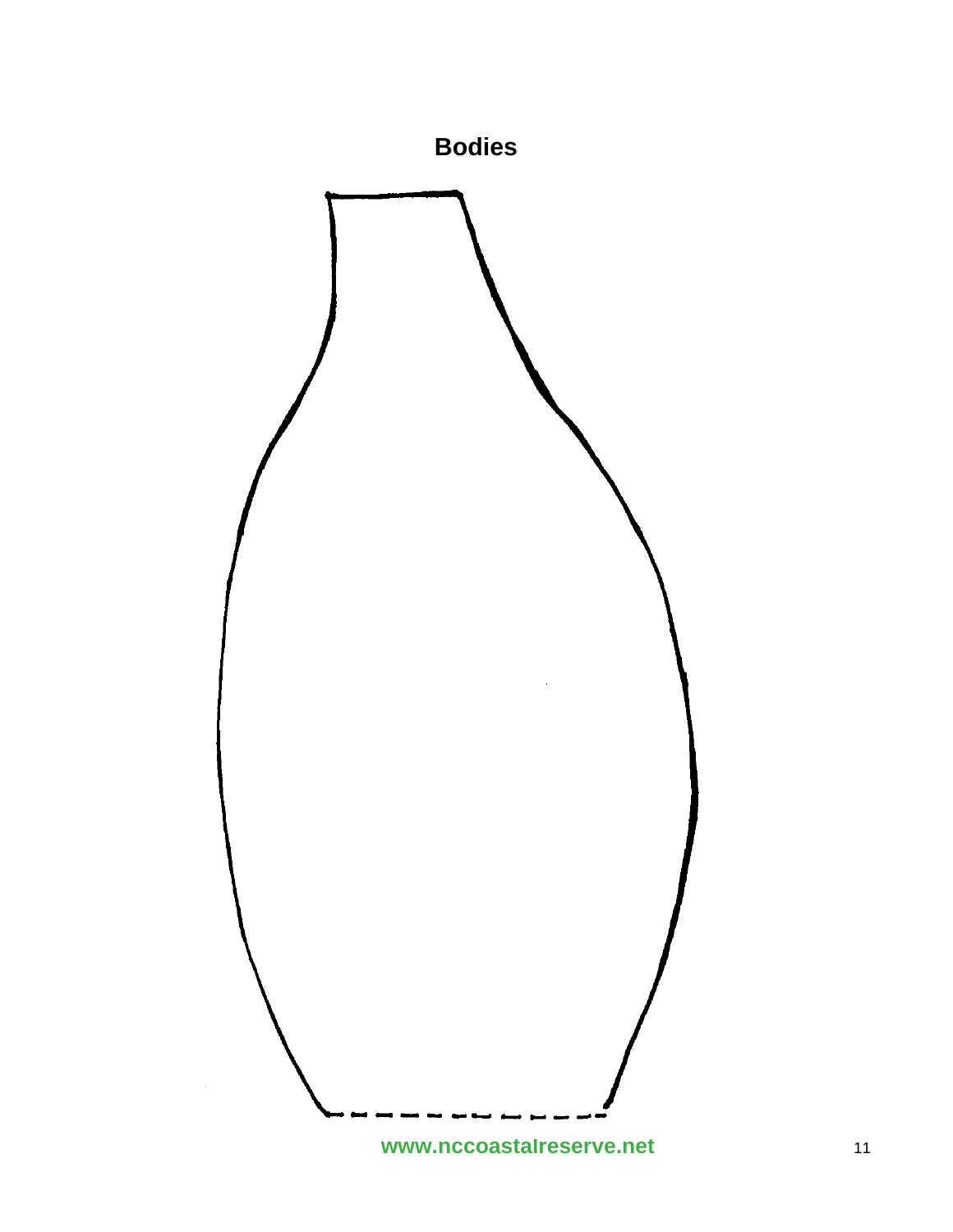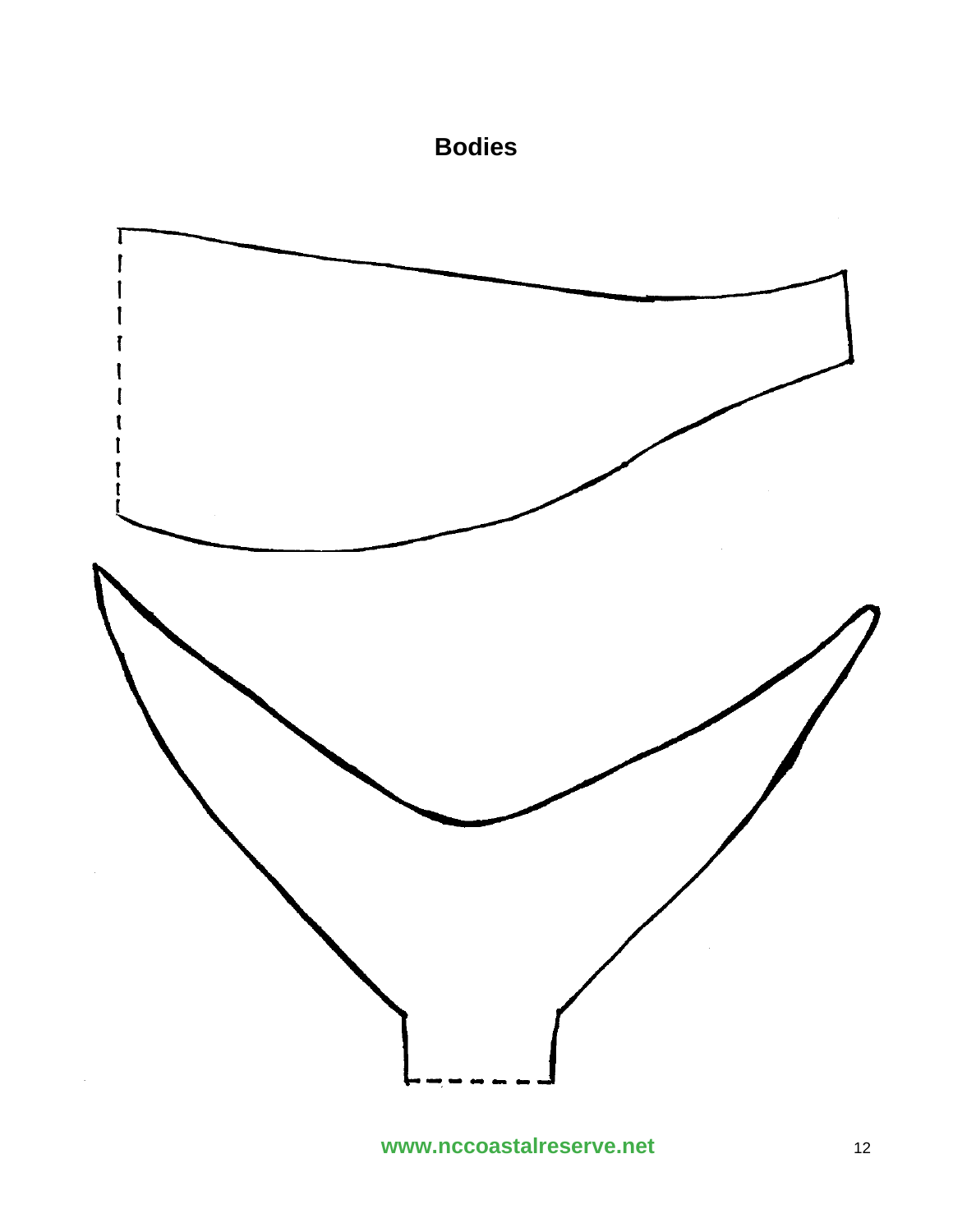